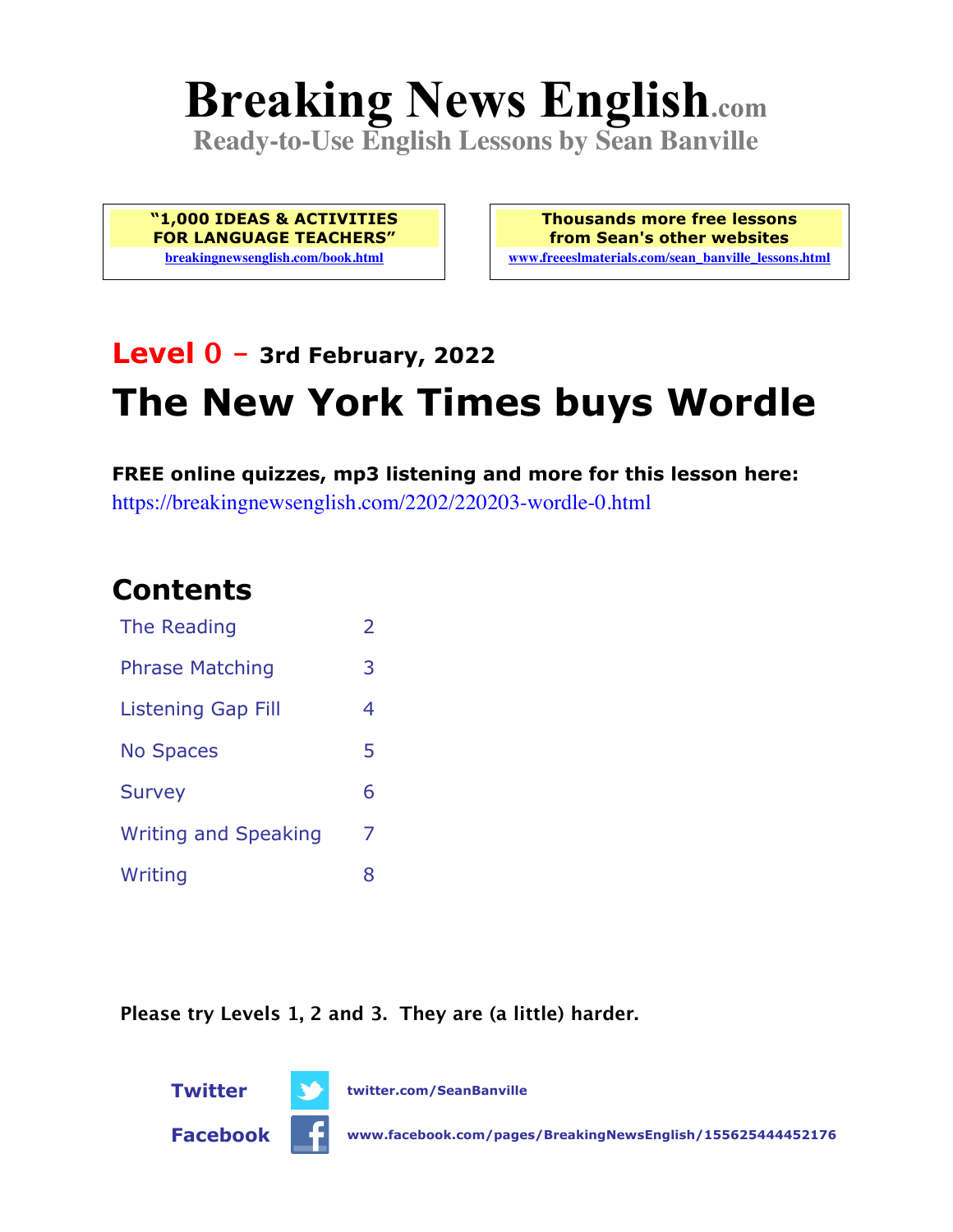#### **THE READING**

From https://breakingnewsenglish.com/2202/220203-wordle-0.html

 The New York Times bought Wordle. The paper has many games. Wordle is a new game. It was uploaded in October. It is now a worldwide craze. Social media is full of posts from people playing it and sharing their score. The price the New York Times paid was "in the low seven figures". The newspaper called it a "magical game".

Wordle's maker made Wordle for his partner to play. He said: "The game has got bigger than I ever imagined." Ninety people played it on the day of its release. Millions now play it every day. Players have to guess a five-letter word. They get feedback if the letters they have used are correct or not. The game will be free for now.

Sources: https://www.**theverge.com**/2022/1/31/22911274/wordle-new-york-times-free-word-gameacquisition https://www.**nytimes.com**/2022/01/31/business/media/new-york-times-wordle.html https://www.**theverge.com**/2022/1/31/22911274/wordle-new-york-times-free-word-gameacquisition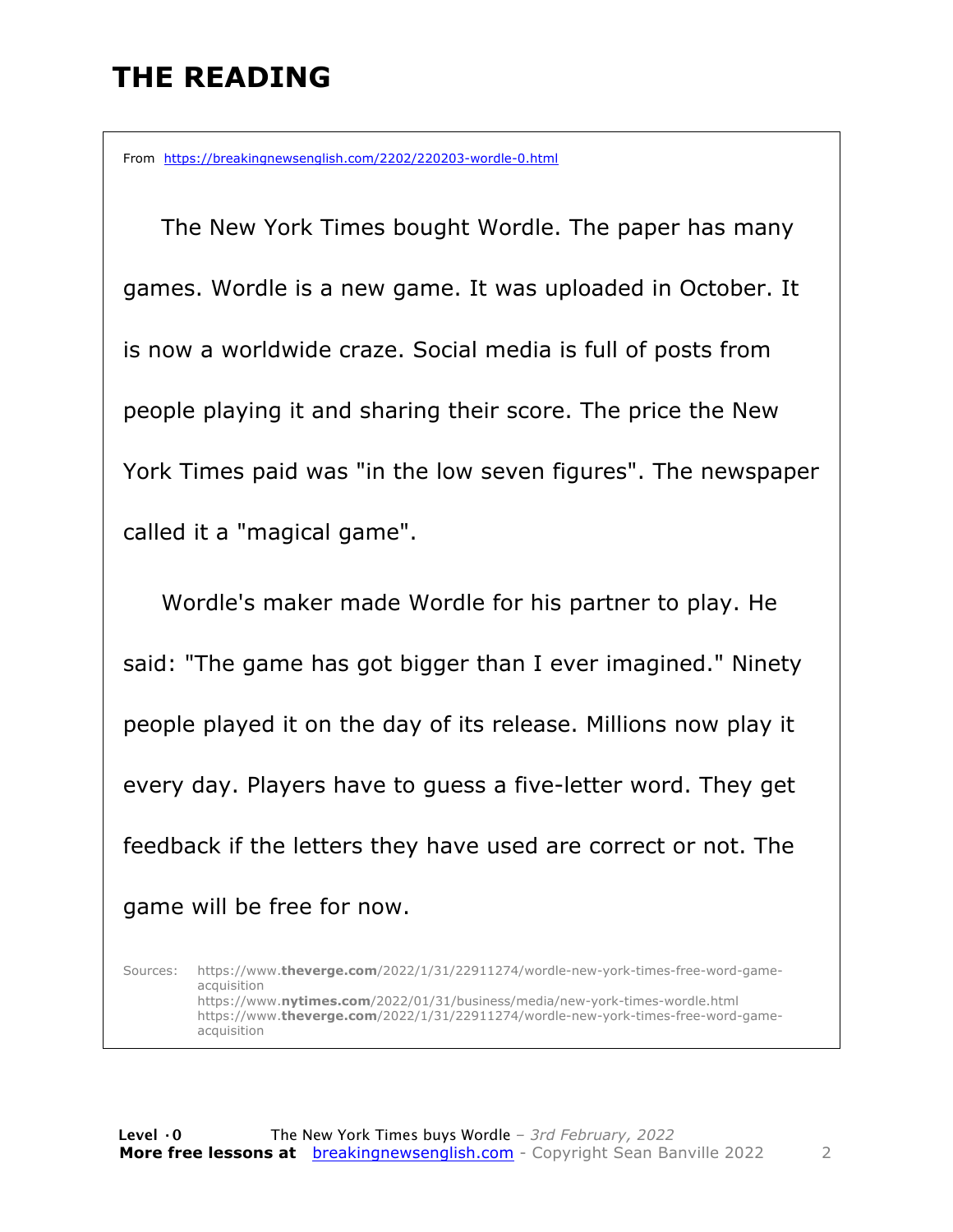### **PHRASE MATCHING**

From https://breakingnewsenglish.com/2202/220203-wordle-0.html

#### **PARAGRAPH ONE:**

| 1. The paper                    |    | a. score          |
|---------------------------------|----|-------------------|
| 2. It was uploaded              | b. | craze             |
| 3. It is now a worldwide        |    | c. figures        |
| 4. Social media is full         |    | d. in October     |
| 5. sharing their                |    | e. "magical game" |
| 6. The price the New York Times | f. | of posts          |
| 7. in the low seven             |    | g. has many games |
| 8. The newspaper called it a    |    | h. paid           |

#### **PARAGRAPH TWO:**

| 1. bigger than I ever            |    | a. letter word       |
|----------------------------------|----|----------------------|
| 2. on the day                    |    | b. or not            |
| 3. Millions now                  |    | c. feedback          |
| 4. Players have to guess a five- |    | d. of its release    |
| 5. They get                      |    | e. free for now      |
| 6. the letters they              | f. | imagined             |
| 7. correct                       |    | g. have used         |
| 8. The game will be              |    | h. play it every day |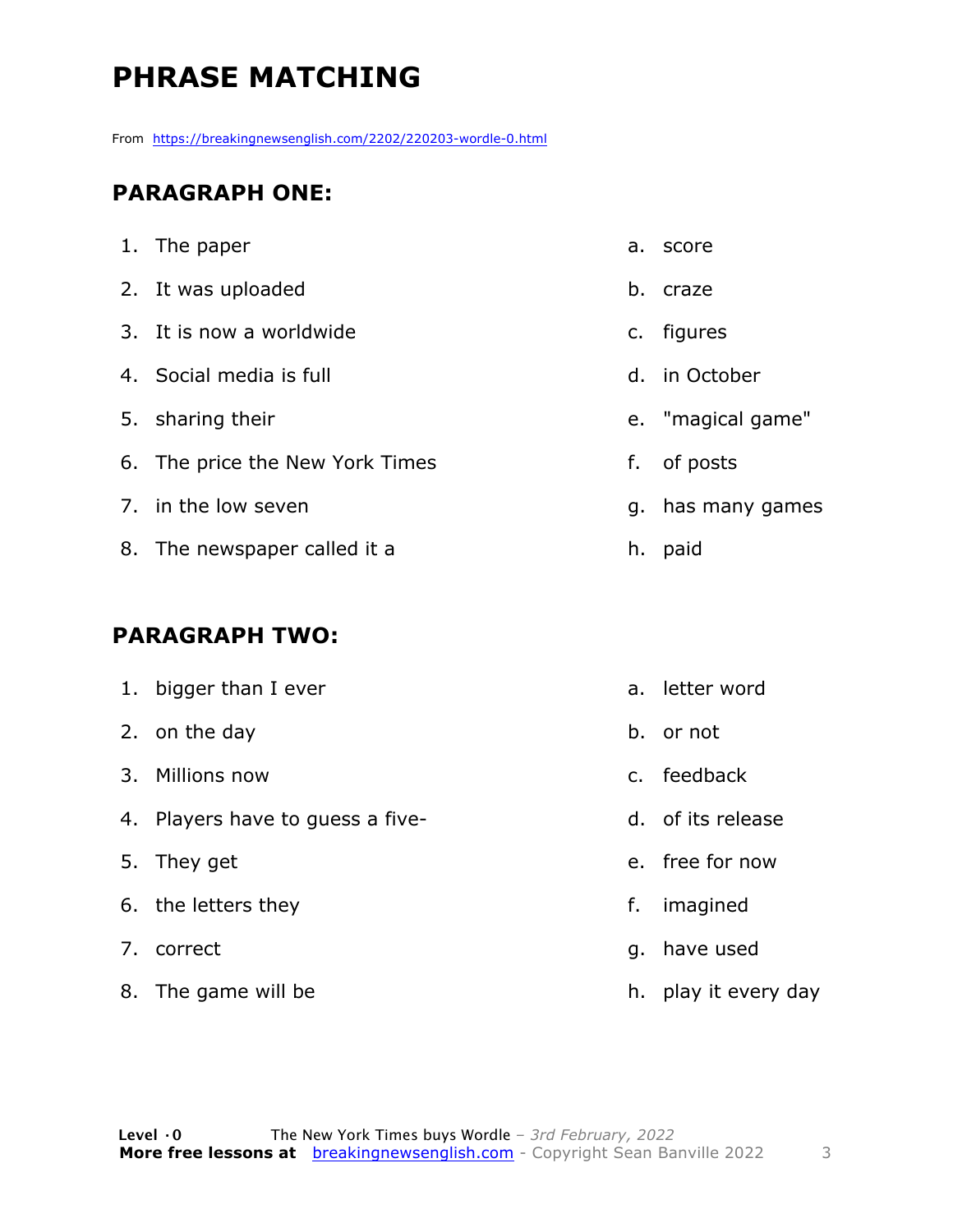#### **LISTEN AND FILL IN THE GAPS**

From https://breakingnewsenglish.com/2202/220203-wordle-0.html

| October. It is now $(3)$ ________________________. Social media is full                                                                                                                                                                                                                                                                                                                                    |  |  |  |  |
|------------------------------------------------------------------------------------------------------------------------------------------------------------------------------------------------------------------------------------------------------------------------------------------------------------------------------------------------------------------------------------------------------------|--|--|--|--|
| of posts from people playing it and (4) __________________________.                                                                                                                                                                                                                                                                                                                                        |  |  |  |  |
| The price the New York Times paid was "in the                                                                                                                                                                                                                                                                                                                                                              |  |  |  |  |
|                                                                                                                                                                                                                                                                                                                                                                                                            |  |  |  |  |
| $(6) \begin{tabular}{l} \hline \rule[1em]{1em}{1em} \rule[1em]{1em}{1em} \rule[1em]{1em}{1em} \rule[1em]{1em}{1em} \rule[1em]{1em}{1em} \rule[1em]{1em}{1em} \rule[1em]{1em}{1em} \rule[1em]{1em}{1em} \rule[1em]{1em}{1em} \rule[1em]{1em}{1em} \rule[1em]{1em}{1em} \rule[1em]{1em}{1em} \rule[1em]{1em}{1em} \rule[1em]{1em}{1em} \rule[1em]{1em}{1em} \rule[1em]{1em}{1em} \rule[1em]{1em}{1em} \rule$ |  |  |  |  |
|                                                                                                                                                                                                                                                                                                                                                                                                            |  |  |  |  |
| He said: "The game (8) ___________________________ than I ever                                                                                                                                                                                                                                                                                                                                             |  |  |  |  |
| imagined." Ninety (9) ________________________________ on the day of its                                                                                                                                                                                                                                                                                                                                   |  |  |  |  |
| release. Millions now (10) ________________________ day. Players                                                                                                                                                                                                                                                                                                                                           |  |  |  |  |
| have to guess a $(11)$ ________________________________. They get feedback if                                                                                                                                                                                                                                                                                                                              |  |  |  |  |
| the letters they have used are correct or not. The game will be                                                                                                                                                                                                                                                                                                                                            |  |  |  |  |
|                                                                                                                                                                                                                                                                                                                                                                                                            |  |  |  |  |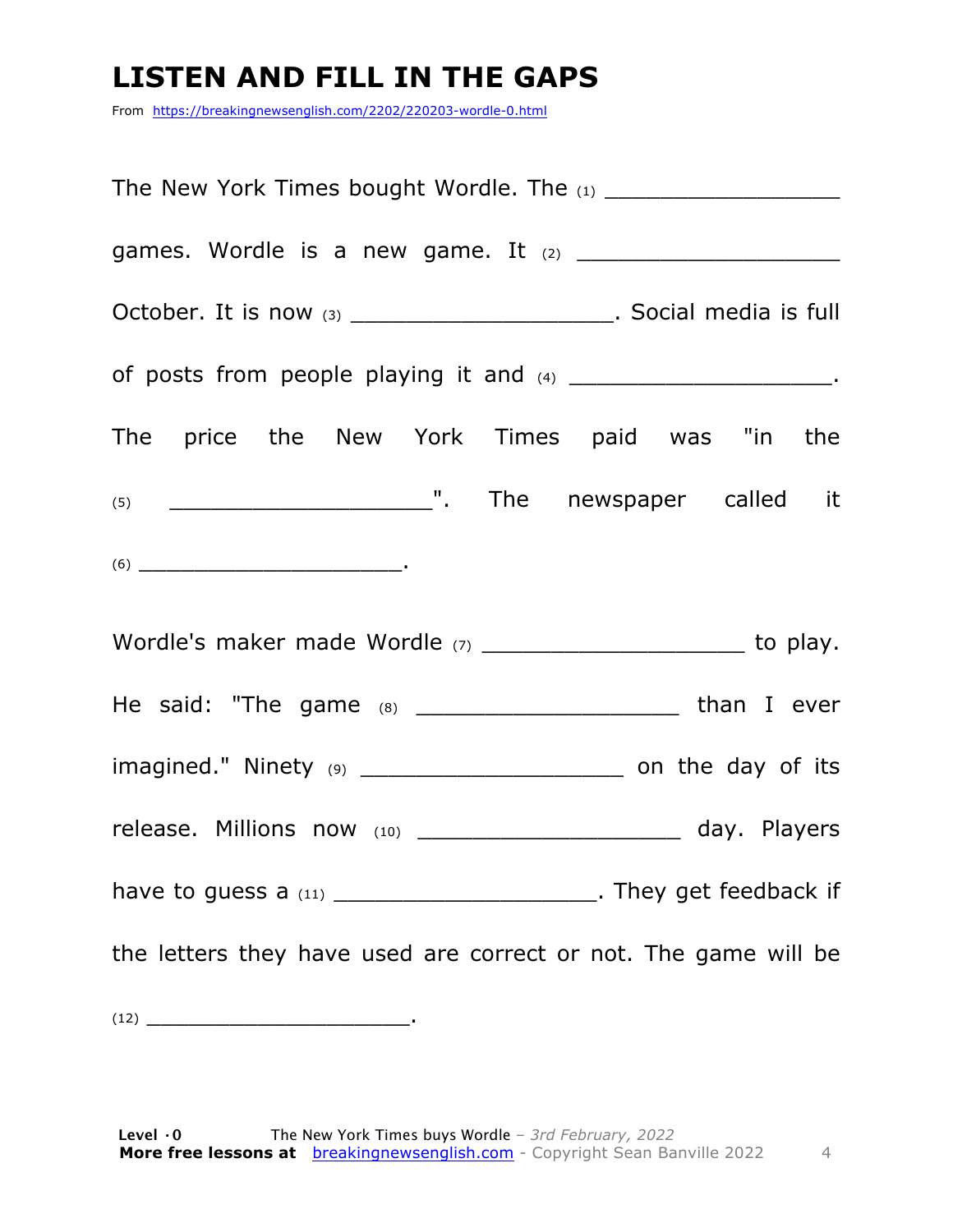## **PUT A SLASH ( / )WHERE THE SPACES ARE**

From https://breakingnewsenglish.com/2202/220203-wordle-0.html

TheNewYorkTimesboughtWordle.Thepaperhasmanygames.Wordlei

sanewgame.ItwasuploadedinOctober.Itisnowaworldwidecraze.Soci

almediaisfullofpostsfrompeopleplayingitandsharingtheirscore.Thep

ricetheNewYorkTimespaidwas"inthelowsevenfigures".Thenewspap

ercalledita"magicalgame".Wordle'smakermadeWordleforhispartne

rtoplay.Hesaid:"ThegamehasgotbiggerthanIeverimagined."Ninety

peopleplayeditonthedayofitsrelease.Millionsnowplayiteveryday.Pla

yershavetoguessafive-letterword.Theygetfeedbackifthelettersth

eyhaveusedarecorrectornot.Thegamewillbefreefornow.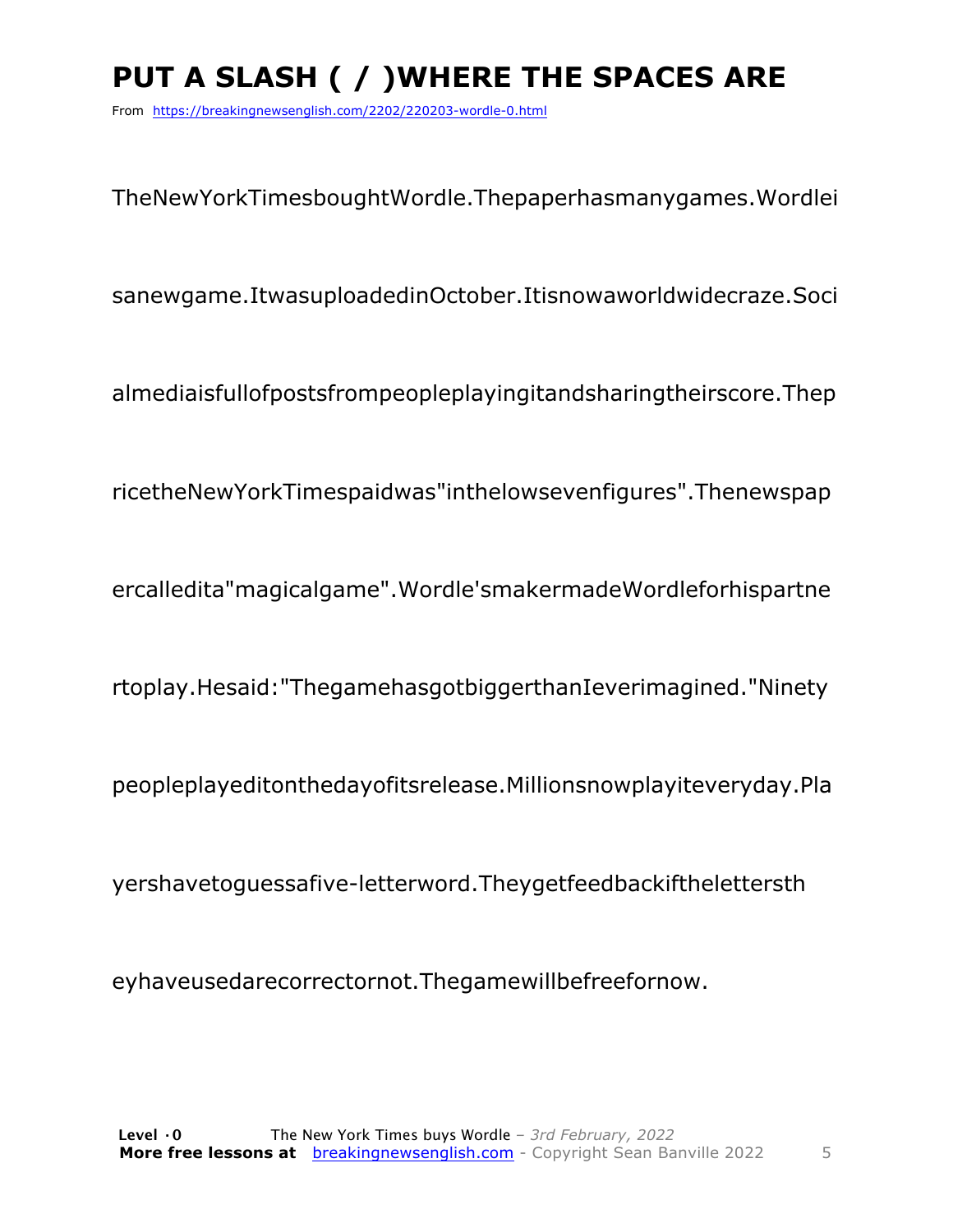#### **WORDLE SURVEY**

From https://breakingnewsenglish.com/2202/220203-wordle-0.html

Write five GOOD questions about Wordle in the table. Do this in pairs. Each student must write the questions on his / her own paper.

When you have finished, interview other students. Write down their answers.

|      | STUDENT 1 | STUDENT 2 | STUDENT 3 |
|------|-----------|-----------|-----------|
| Q.1. |           |           |           |
| Q.2. |           |           |           |
| Q.3. |           |           |           |
| Q.4. |           |           |           |
| Q.5. |           |           |           |

- Now return to your original partner and share and talk about what you found out. Change partners often.
- Make mini-presentations to other groups on your findings.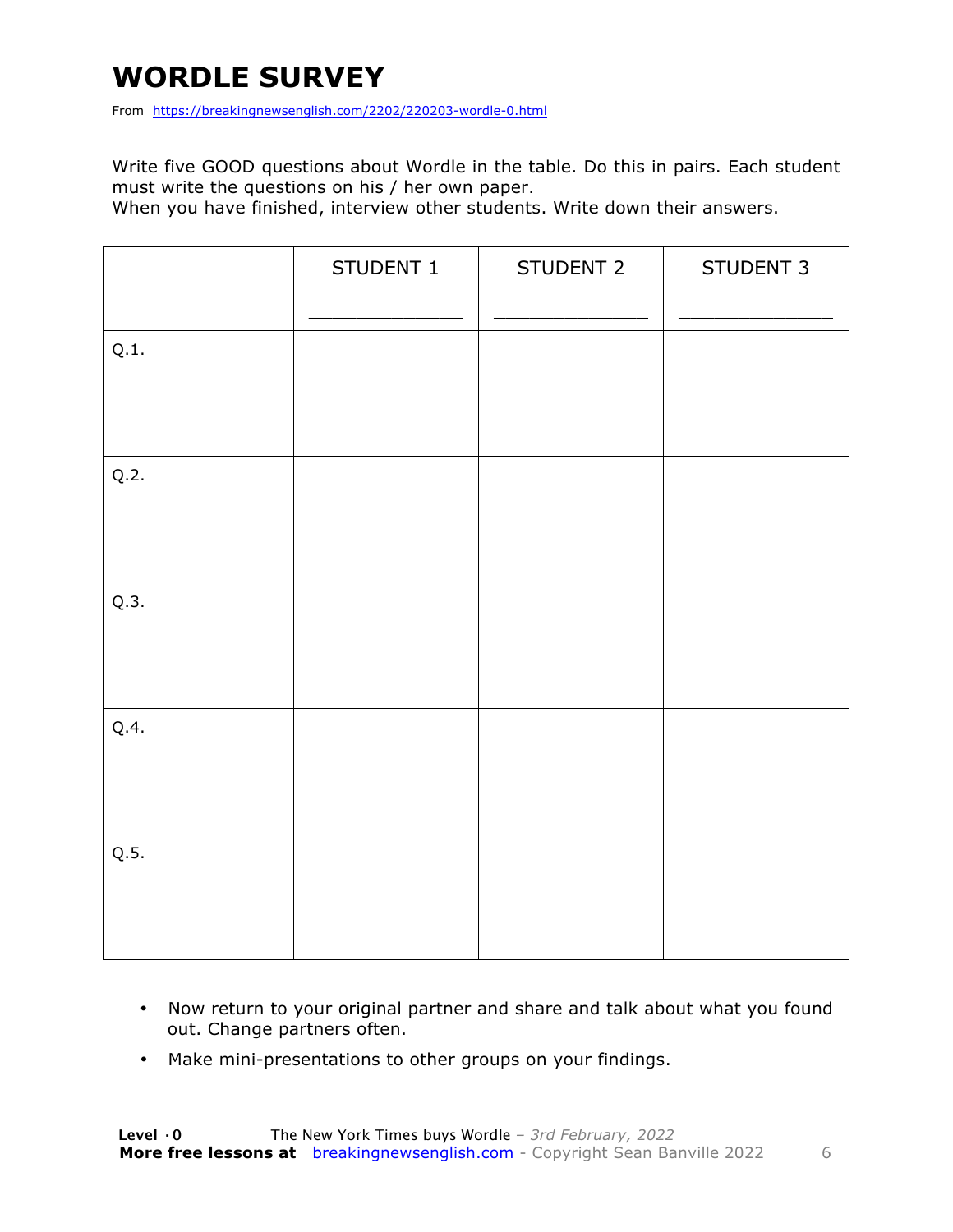#### **WRITE QUESTIONS & ASK YOUR PARTNER(S)**

Student A: Do not show these to your speaking partner(s).

*The New York Times buys Wordle – 3rd February, 2022* More free lessons at breakingnewsenglish.com

#### **WRITE QUESTIONS & ASK YOUR PARTNER(S)**

-----------------------------------------------------------------------------

Student B: Do not show these to your speaking partner(s).

| a) |  |  |
|----|--|--|
| b) |  |  |
| c) |  |  |
| d) |  |  |
| e) |  |  |
| f) |  |  |
|    |  |  |